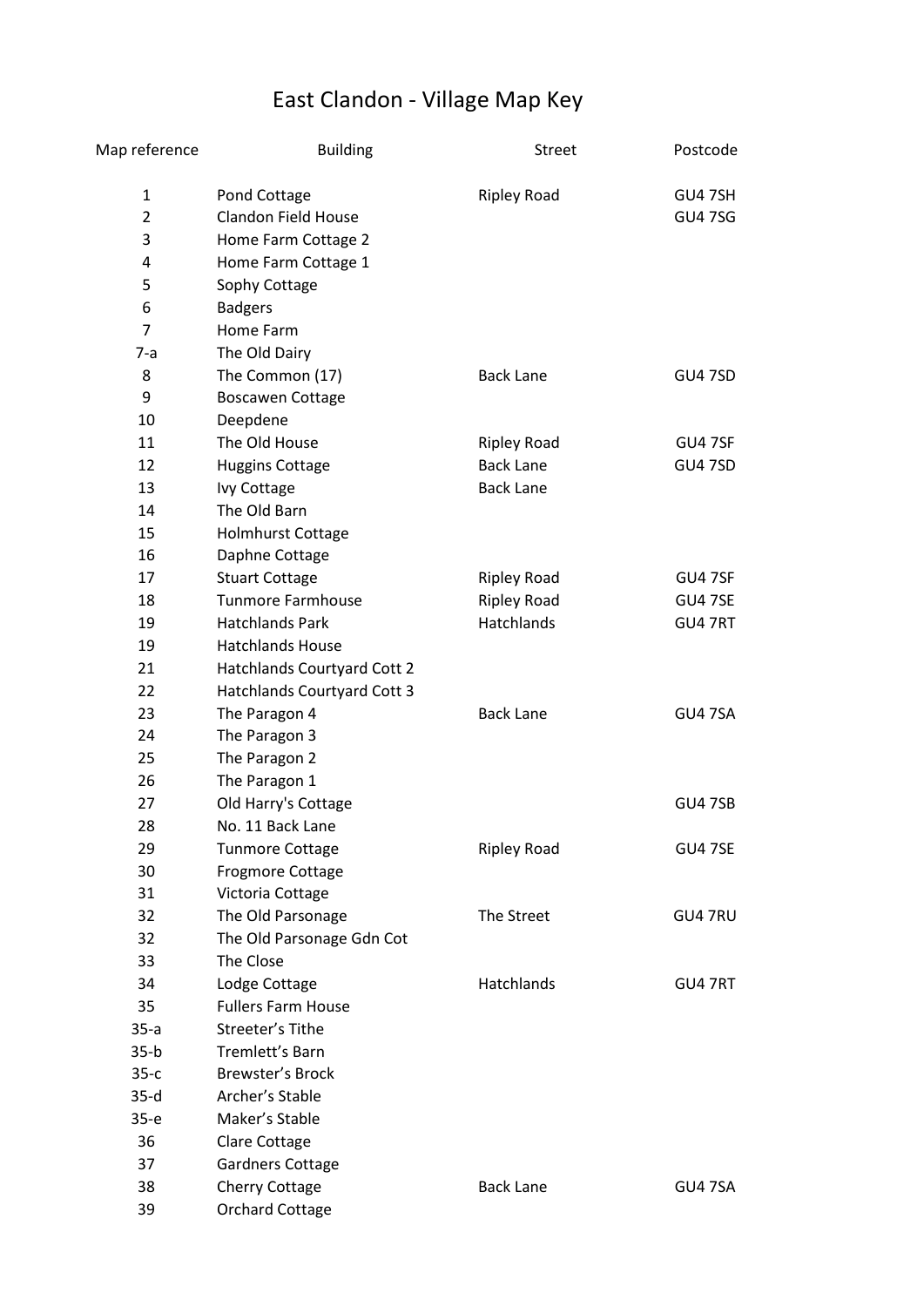| 40 | <b>Old Manor Farm</b>          | The Street             | GU4 7RY        |
|----|--------------------------------|------------------------|----------------|
| 41 | The Tithe Barn 1               | <b>Ripley Road</b>     | GU47SE         |
| 42 | The Tithe Barn 2               |                        |                |
| 43 | The Tithe Barn 3               |                        |                |
| 44 | The Tithe Barn 4               |                        |                |
| 45 | The Old Post House             |                        |                |
| 46 | <b>St Thomas of Canterbury</b> | The Street             | GU4 7RY        |
| 47 | <b>Bay Tree Cottage</b>        | <b>Ripley Road</b>     | <b>GU4 7SE</b> |
| 48 | <b>Rendel Cottage</b>          | The Street             | GU4 7RX        |
| 49 | Dolphin Cottage                |                        |                |
| 50 | Yew Tree Cottage               |                        | GU4 7RU        |
| 51 | <b>Wildrose Cottage</b>        |                        |                |
| 52 | <b>Merrow Cottage</b>          |                        |                |
| 53 | The Queens Head                |                        | GU4 7RY        |
| 54 | <b>Beckets</b>                 |                        |                |
| 55 | The Village Hall               |                        |                |
| 56 | <b>Church Cottage</b>          |                        |                |
| 57 | Lamp Cottage                   |                        |                |
| 58 | The Cottage                    |                        |                |
| 59 | Hollyhocks                     |                        |                |
| 60 | <b>Warren Cottage</b>          | School Lane            | GU4 7RS        |
| 61 | <b>Antlers Corner</b>          |                        |                |
| 62 | Appletree Cottage              |                        |                |
| 63 | <b>Meadow Cottage</b>          |                        |                |
| 64 | No. 4 School Lane              |                        |                |
| 65 | Apple Tree House               | <b>St Thomas Drive</b> | GU4 7RY        |
| 66 | No.1 St Thomas                 |                        | GU4 7RZ        |
| 67 | No.2 St Thomas                 |                        |                |
| 68 | No.3 St Thomas                 |                        |                |
| 69 | No.4 St Thomas                 |                        |                |
| 70 | No.5 St Thomas                 |                        |                |
| 71 | No.6 St Thomas                 |                        |                |
| 72 | No.7 St Thomas                 |                        |                |
| 73 | No.8 St Thomas                 |                        |                |
| 74 | No.9 St Thomas                 |                        |                |
| 75 | No.10 St Thomas                |                        |                |
| 76 | Old School House               | School Lane            | GU4 7RS        |
| 77 | Rose Cottage                   |                        |                |
| 78 | <b>Briony Cottage</b>          |                        |                |
| 79 | Prospect Cottage 1             |                        | GU47RW         |
| 80 | Prospect Cottage 2             | New Road               |                |
| 81 | Snelgate Cottages 1            | Old Epsom Road         | GU4 7RL        |
| 82 | <b>Snelgate Cottages 2</b>     |                        |                |
| 83 | <b>Snelgate Cottages 3</b>     |                        |                |
| 84 | Snelgate Cottages 4            |                        |                |
| 85 | <b>Snelgate Cottages 5</b>     |                        |                |
| 86 | Snelgate Cottages 6            |                        |                |
| 87 | Snelgate Cottages 7            |                        |                |
| 88 | Snelgate Cottages 8            |                        |                |
| 89 | Snelgate Cottages 9            |                        |                |